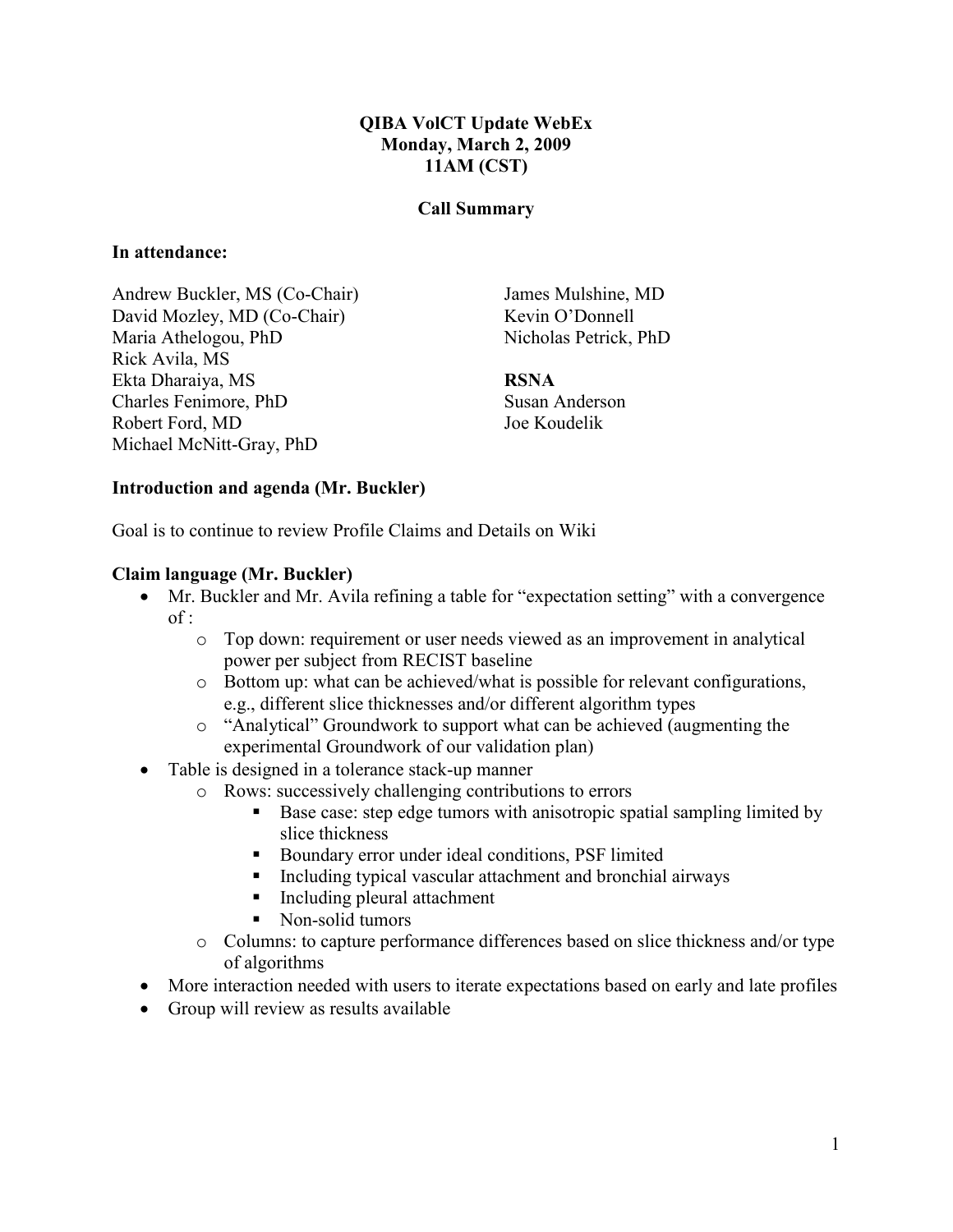# Review of Details

Protocol and profile relationship

• Clinical trial protocol will specify what Profile to use

## Activity: Patient Preparation

- Question of whether to be more or less specific--does this section provide enough detail?
	- o Include breath-hold?
	- o Measurement made under constant contrast conditions
- Argument to make section stronger in interest of "standardizing human behavior"
- Discussion of whether to:
	- 1. Be prescriptive: specify items such as injection rate/delivery time/total amount/contrast agent or
	- 2. Use as placeholder for "same way every time" or "according to current practice in local institution" or
	- 3. Link to best practice/standard of care. Avoid being too prescriptive; state "example of best practice/standard of care is insert link or "do as needed but insure that details are recorded"
	- 4. Recording of parameters in profile. Use "shall" language, e.g. Site staff shall record how \_\_\_\_\_" and use controlled list of options

### Activity: Image Acquisition

- Discussion of use of ACRIN 6678 and NLST protocols' acquisition parameters o Open to suggestions of other useful protocols
- Specify method or point to resources to use to achieve certain results?
- Because NLST is a screening protocol, ACRIN 6678 may match our needs more closely
- Reminder that many other Profiles are needed, e.g. angiogenesis signature; we are developing *template* based on claims for late stage lung cancers in large clinical trials
- Explore NLST protocol left column with parameters of *detector*, width, table speed, scan time, scanner model, etc.
	- o Stay flexible; parameter lists may change as scanners change
- Use NLST as format?
	- o Initialize with actual values
	- o Move beyond stated values
- Eventual tie-in, or nest with UPICT template
- ACRIN 6678 and NLST chose range of values; this group to decide on which elements need specific values
	- o Single values
	- o Range of values
	- o Unconstrained values